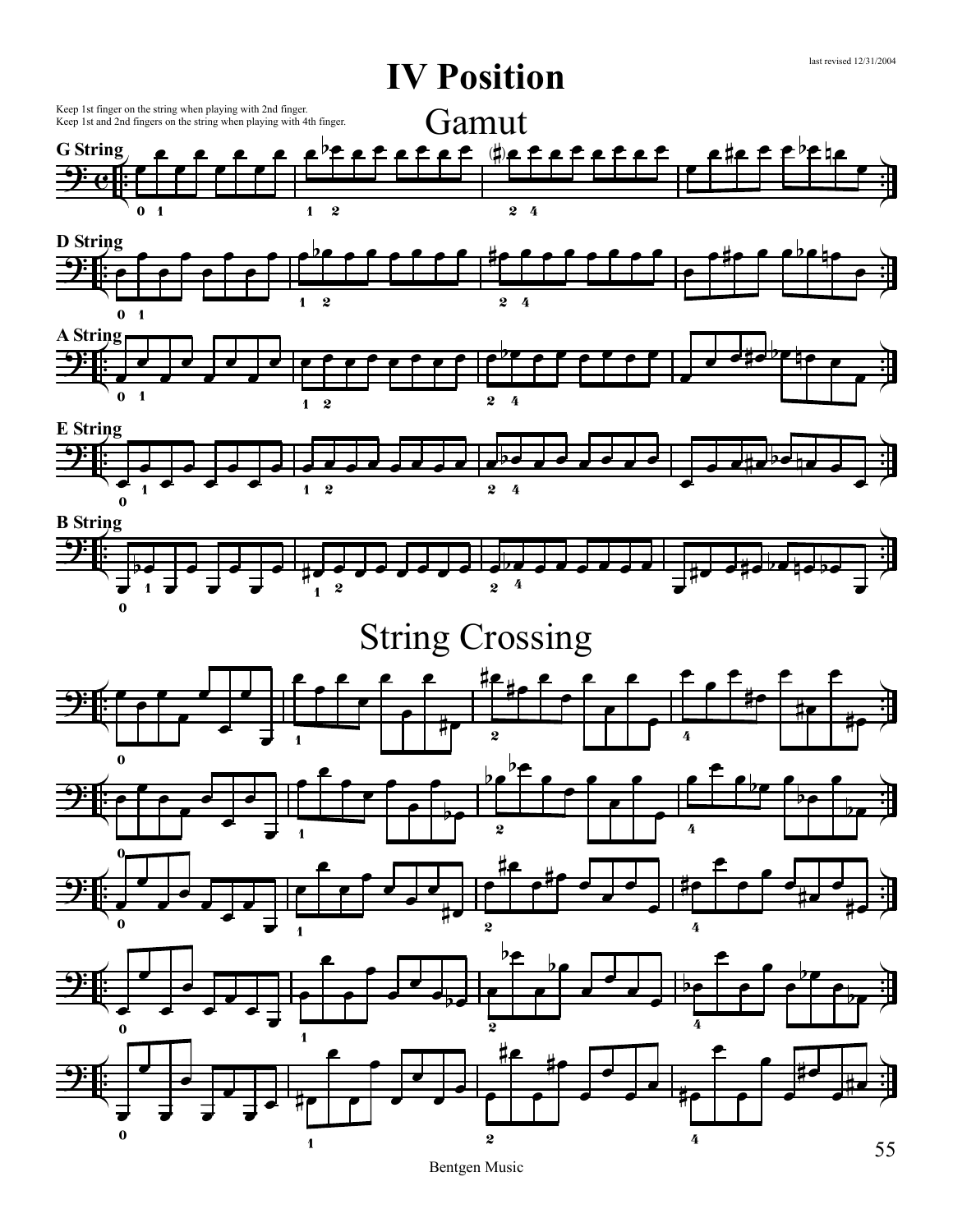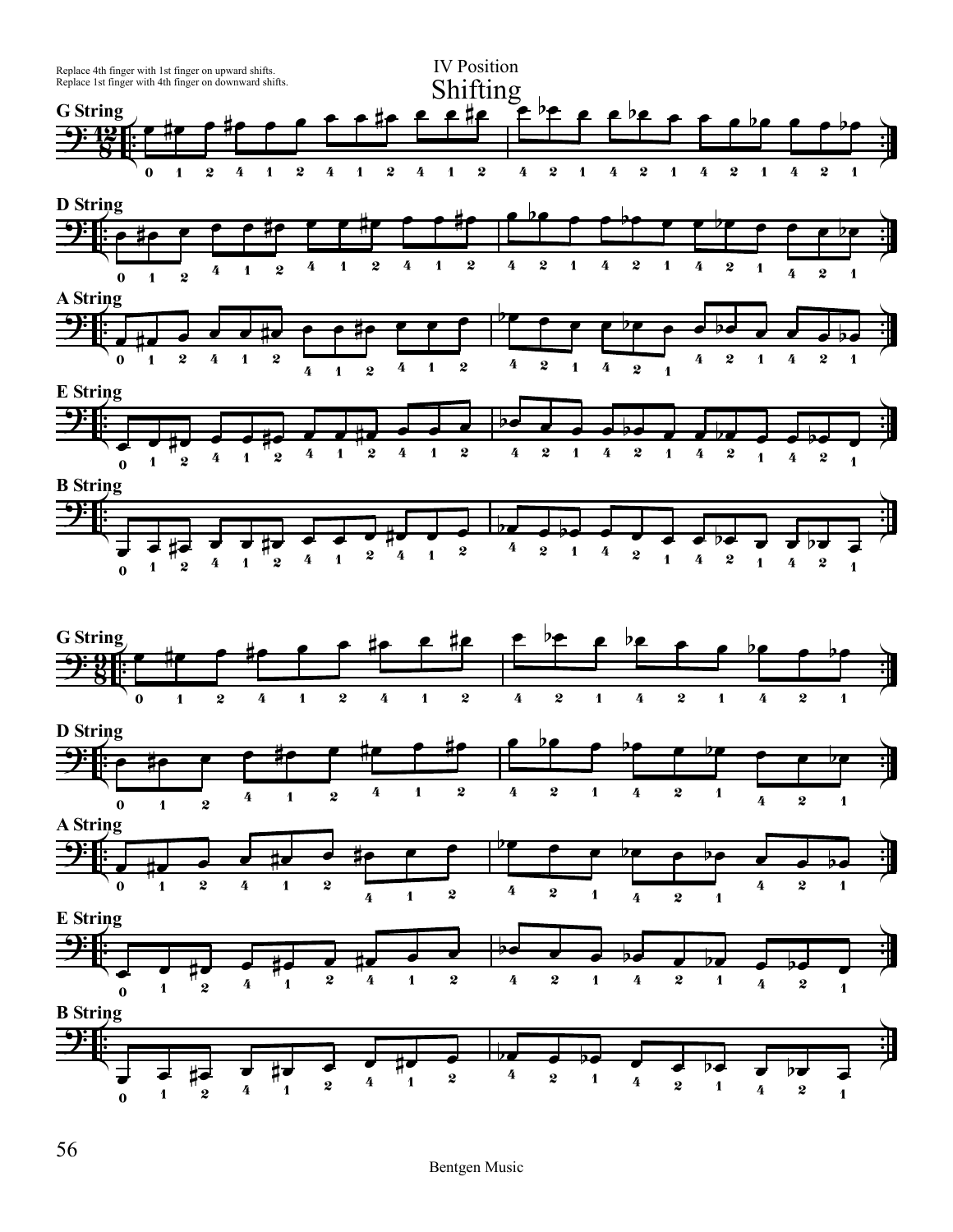# IV Position Diatonic Shift



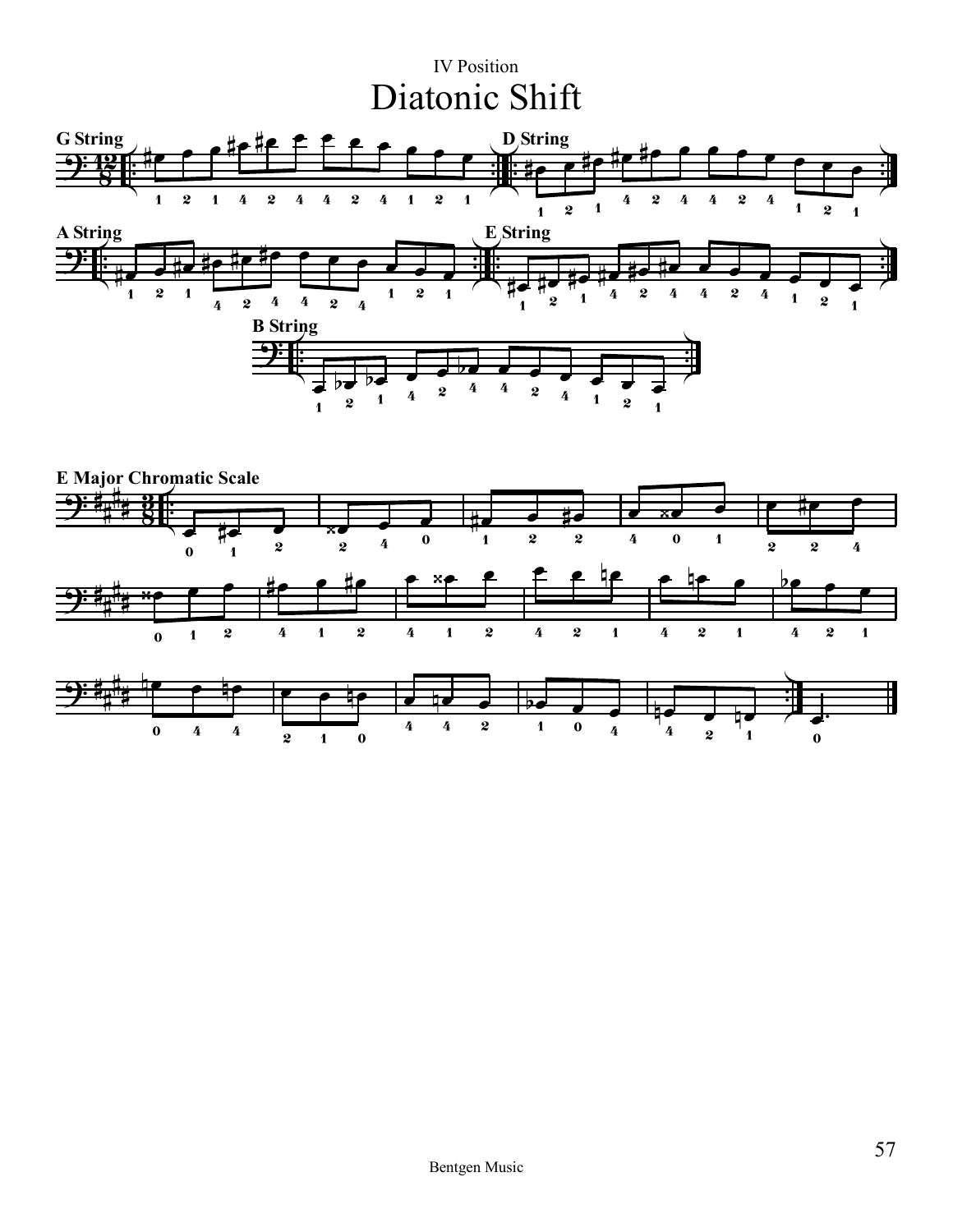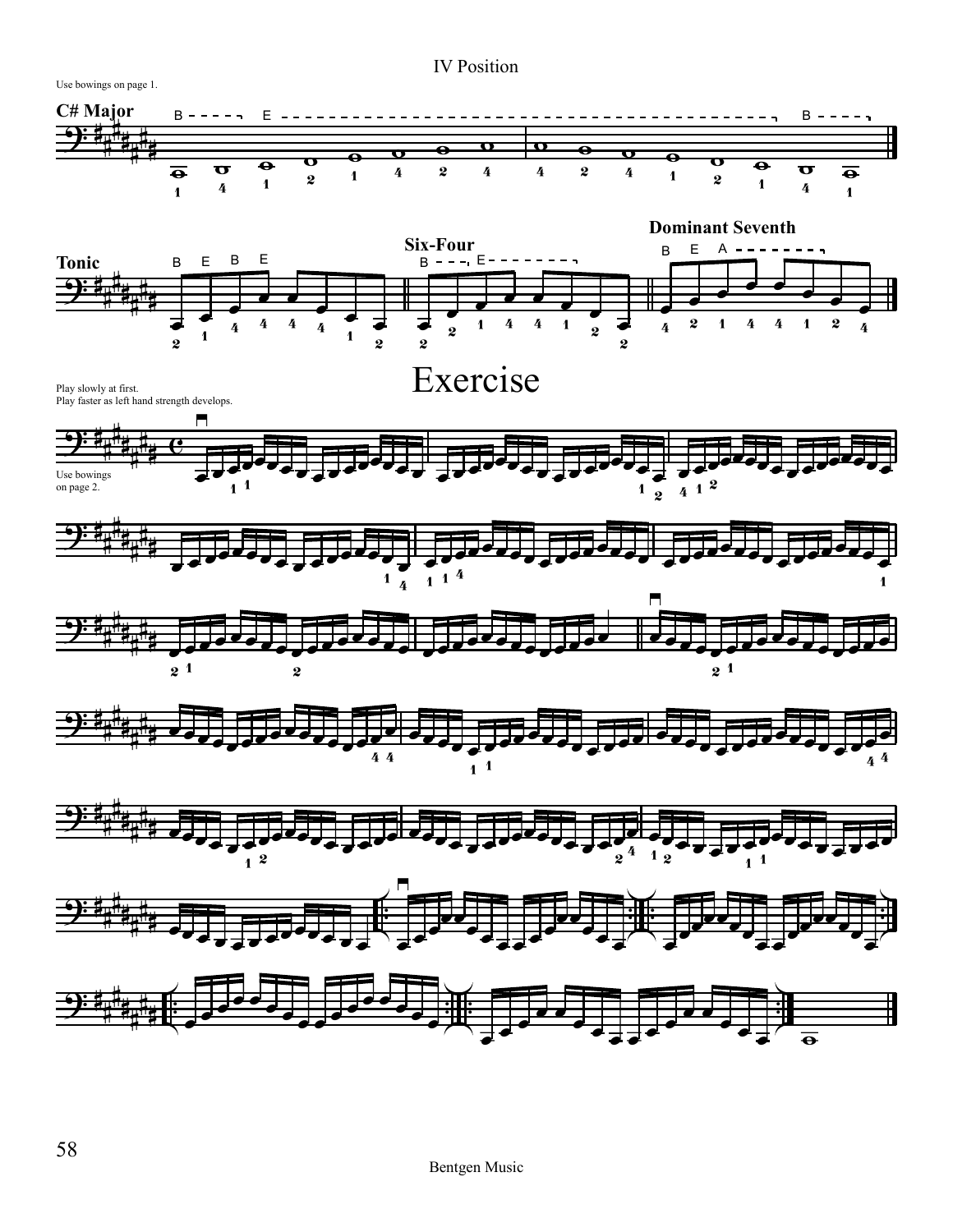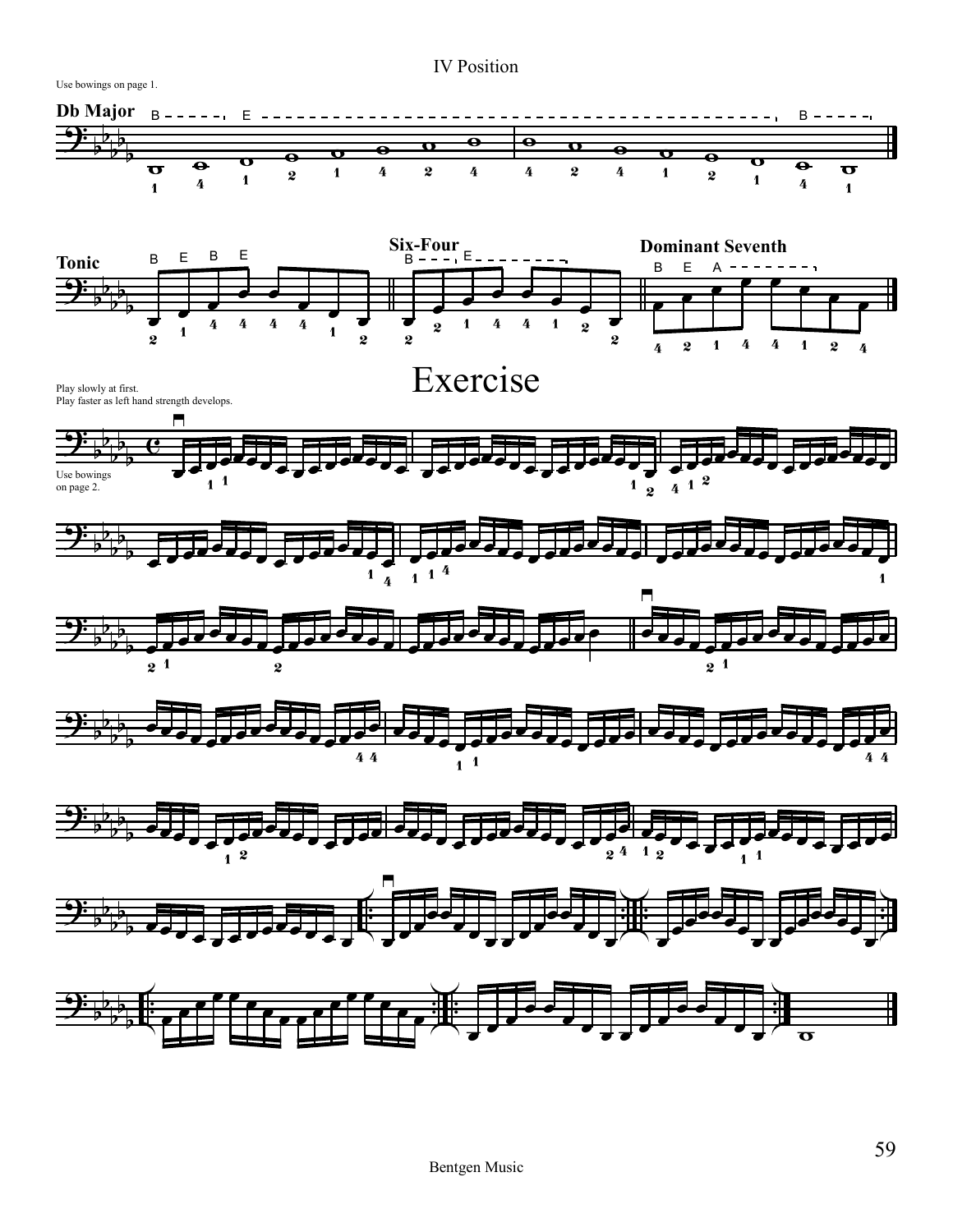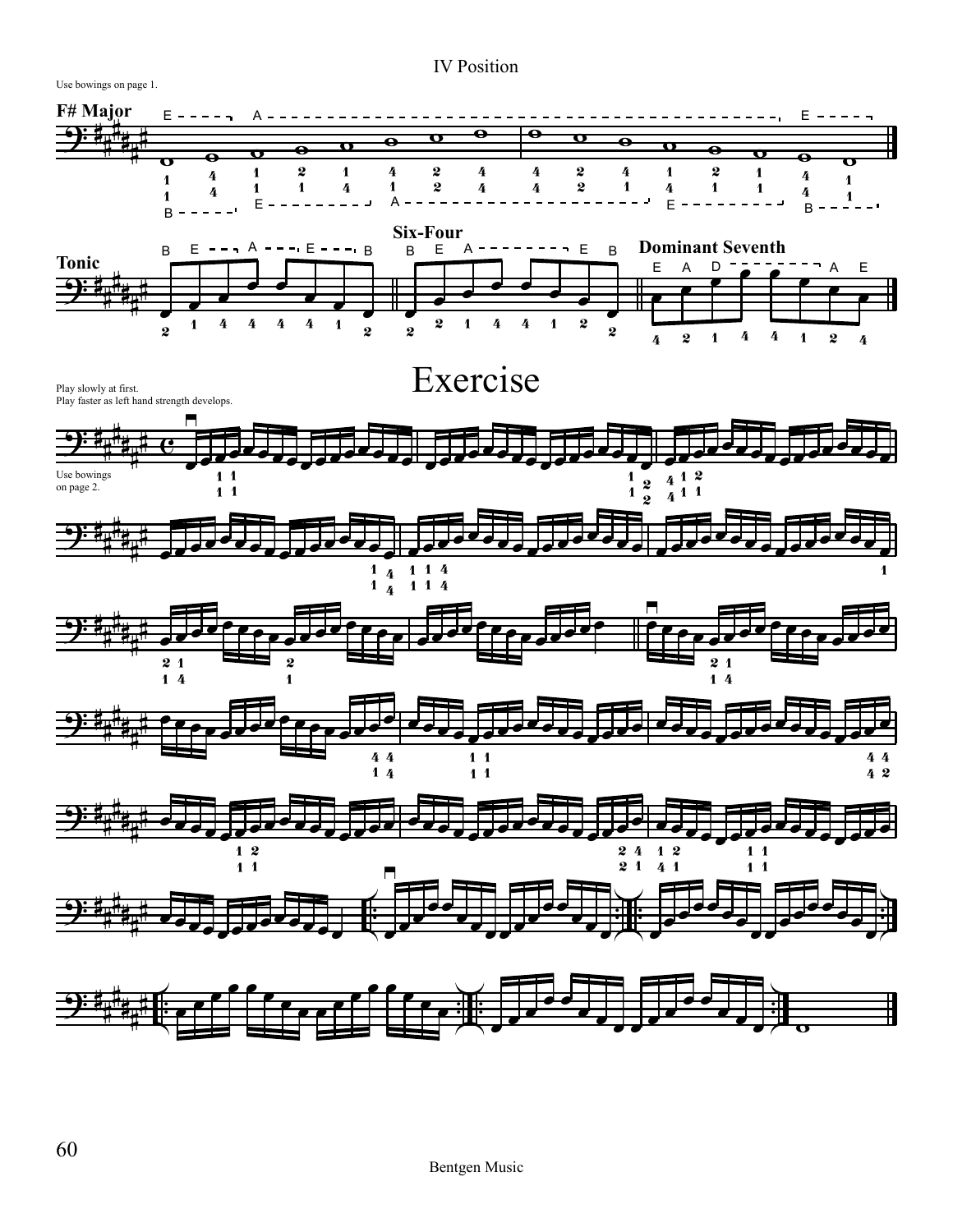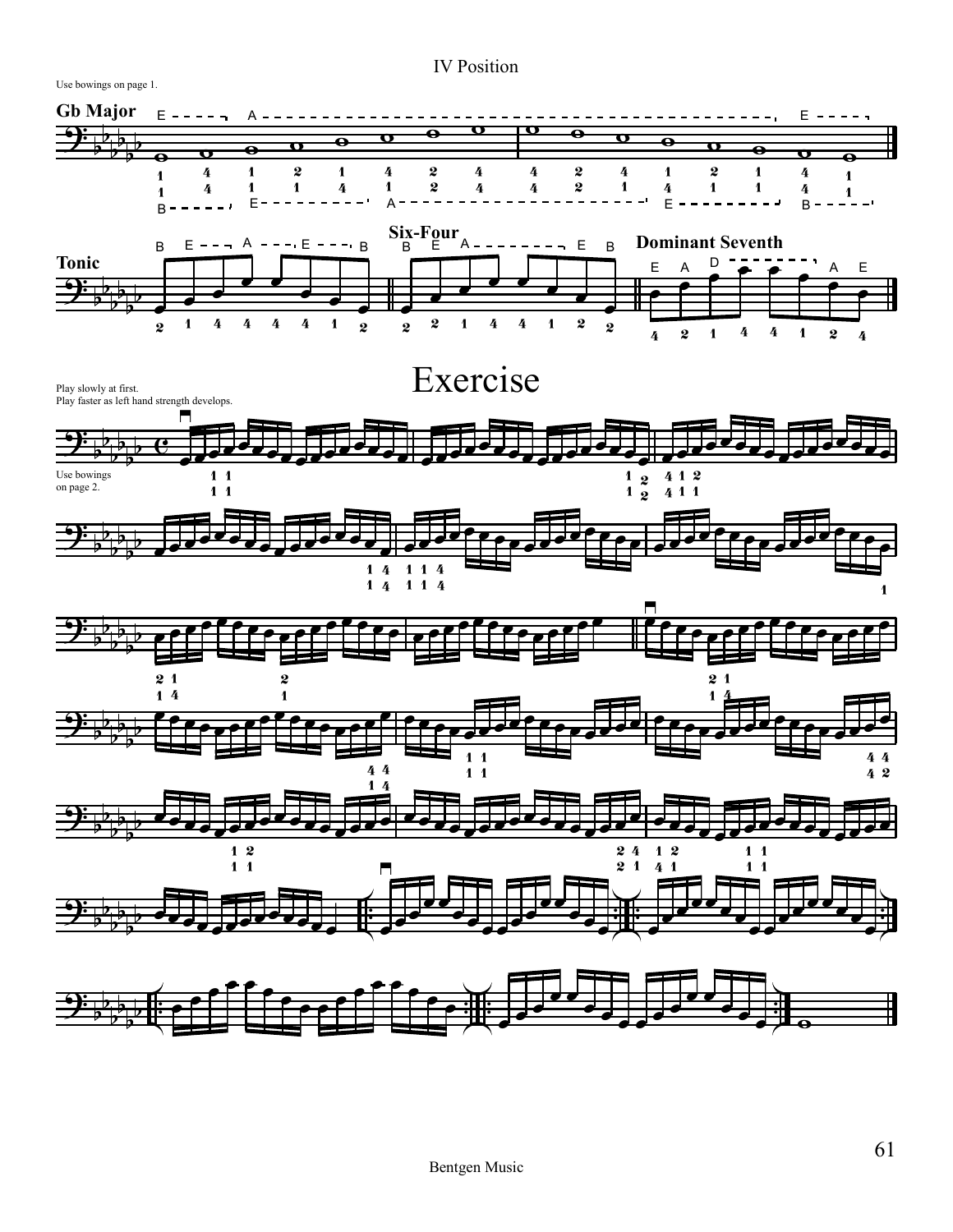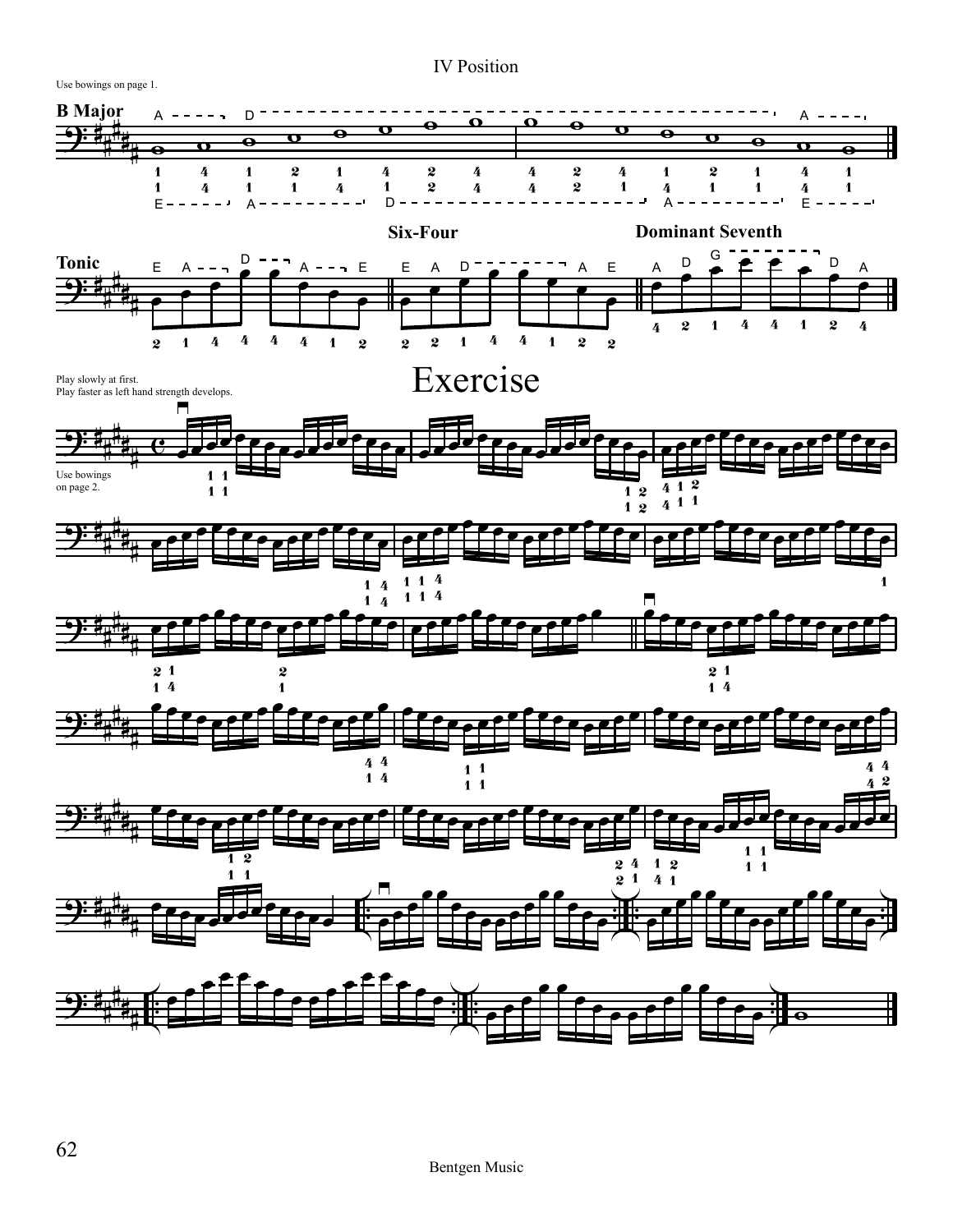![](_page_8_Figure_1.jpeg)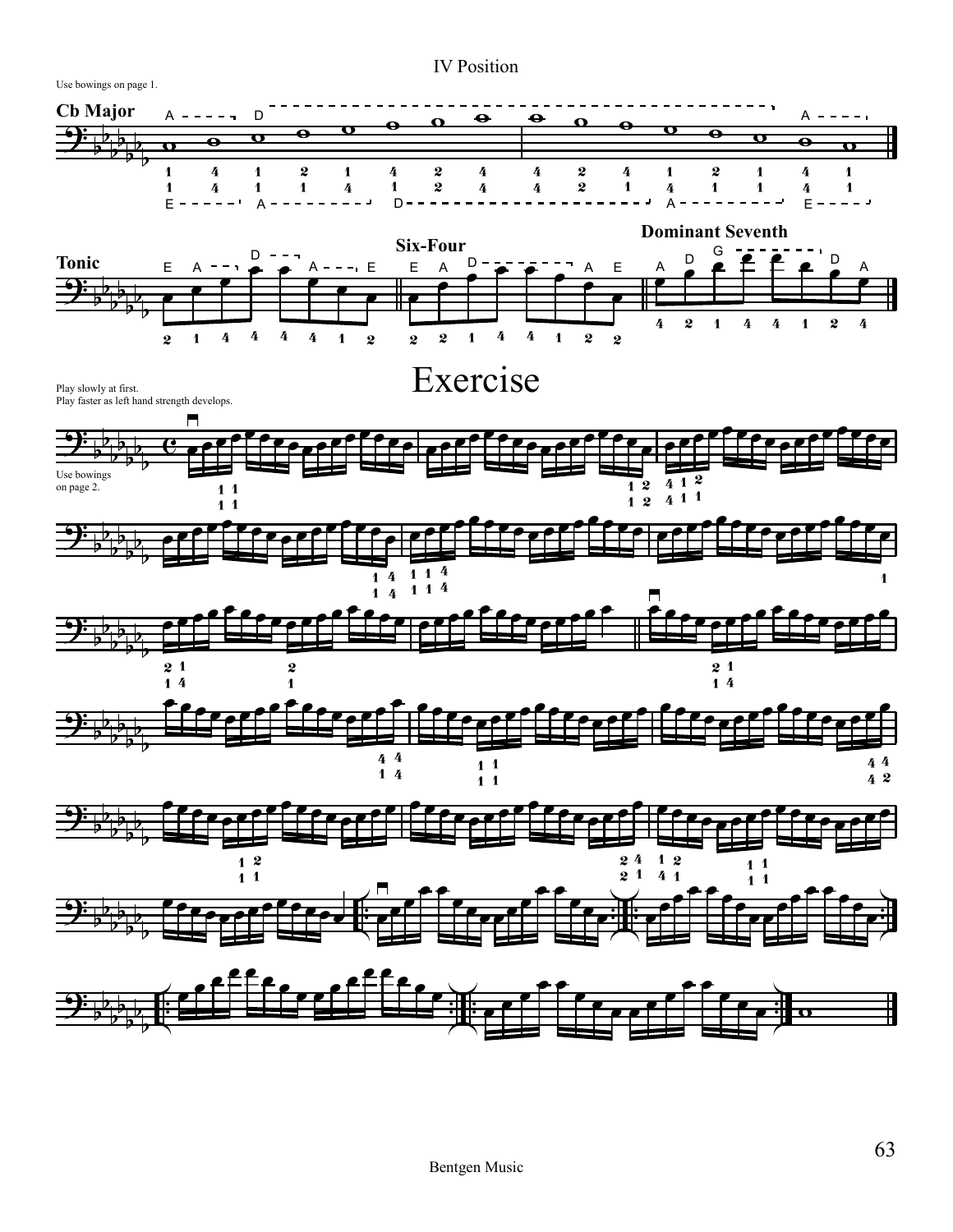![](_page_9_Figure_1.jpeg)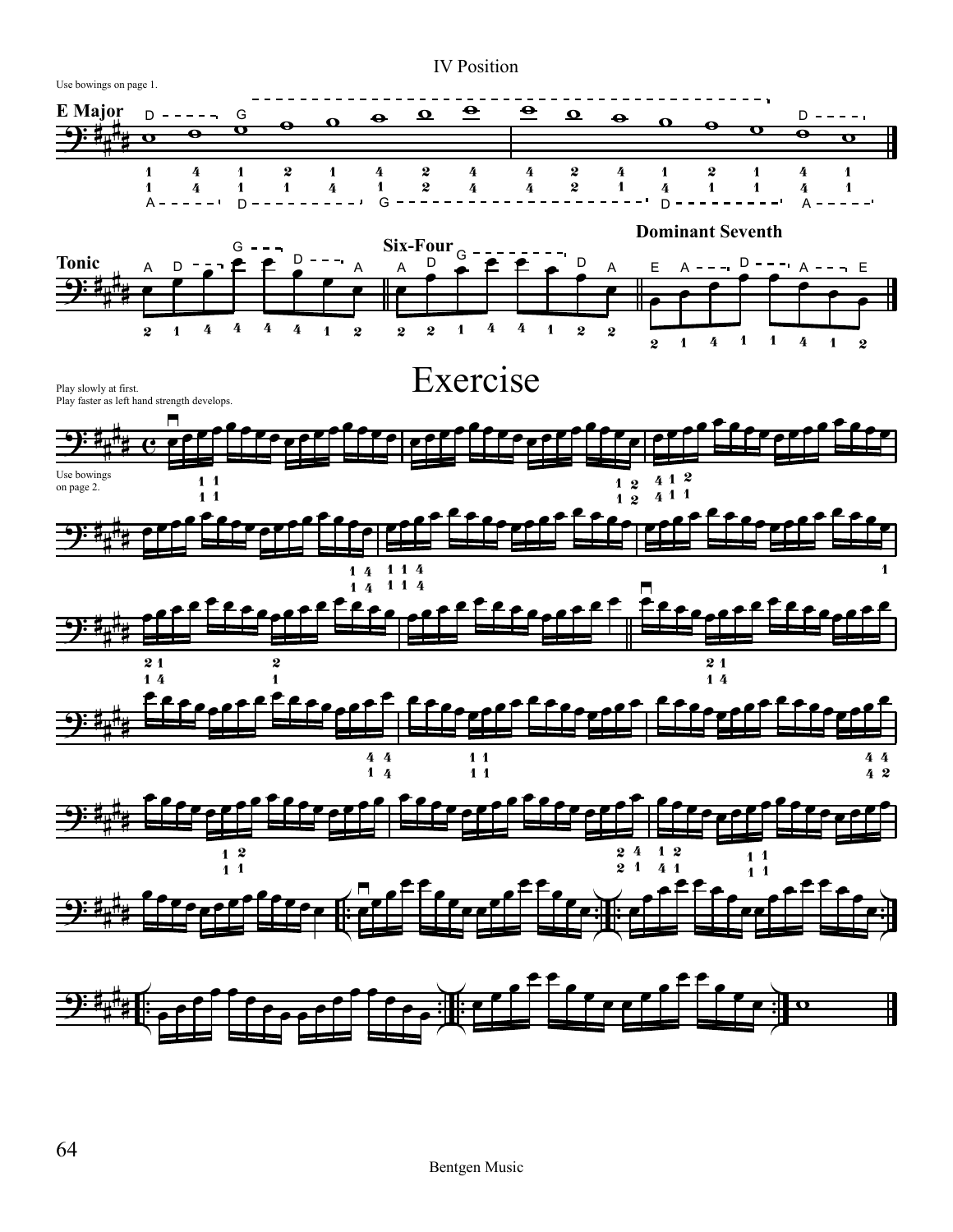Use bowings on page 1. Play scale and exercise with both sets of fingerings.

![](_page_10_Figure_2.jpeg)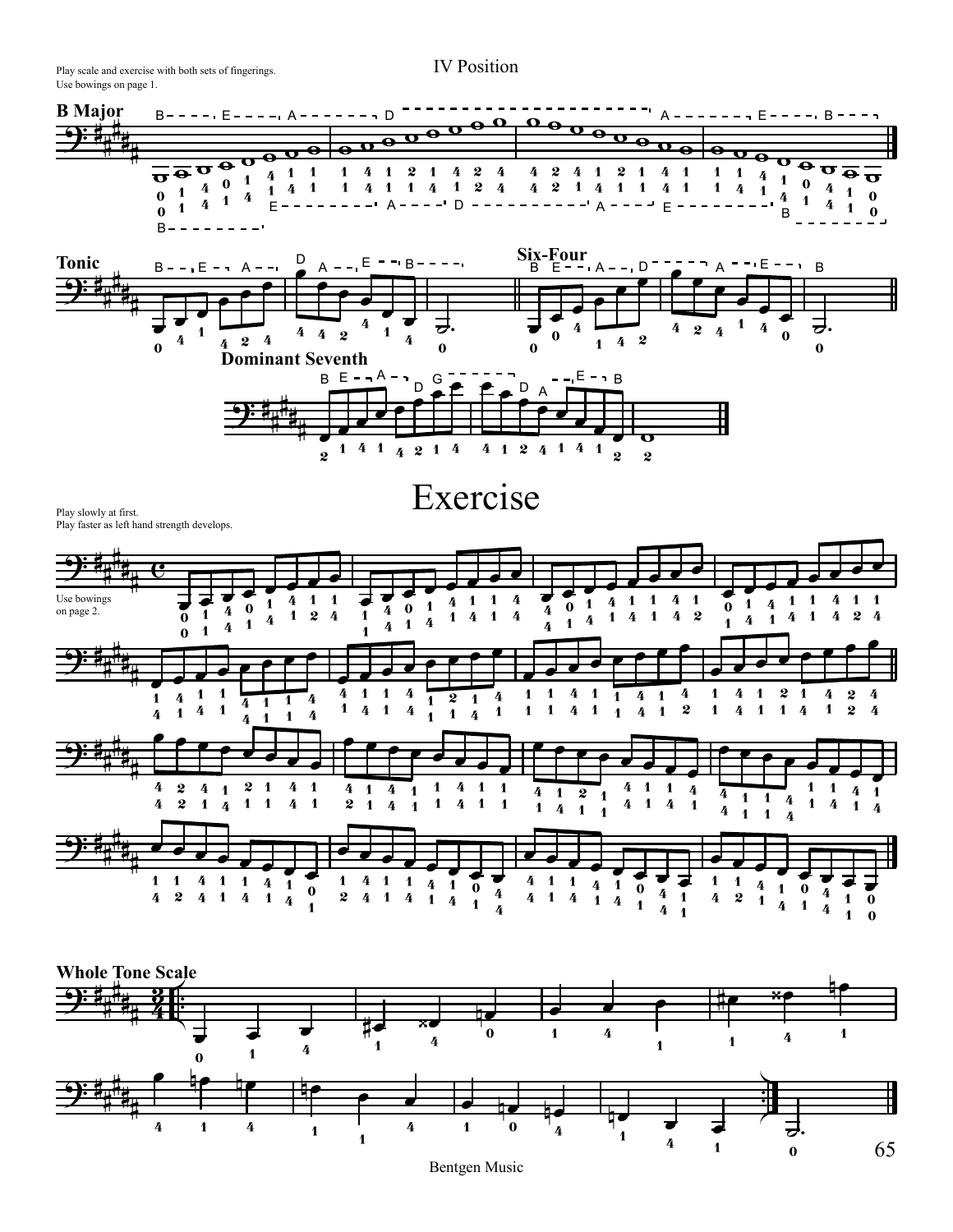![](_page_11_Figure_2.jpeg)